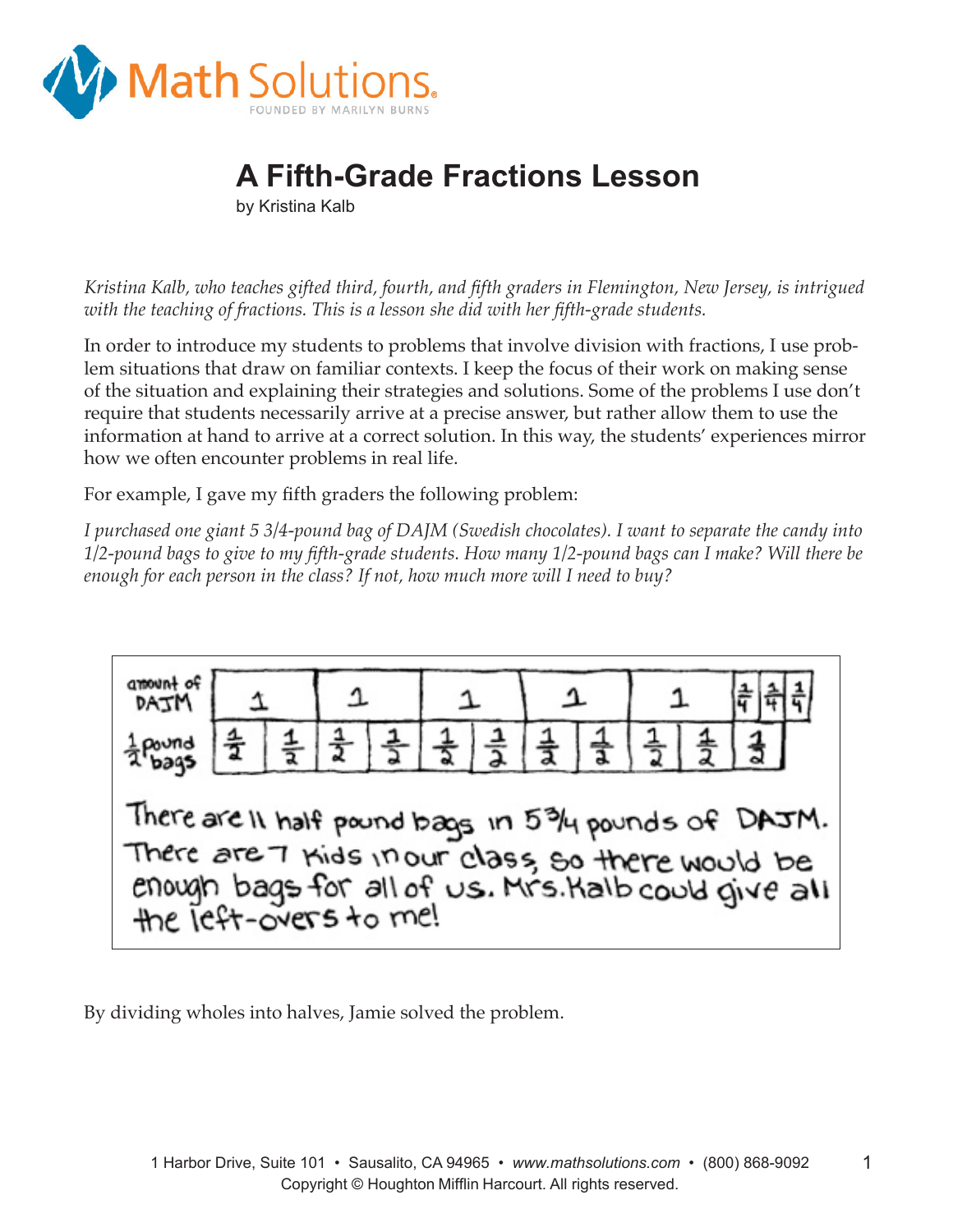Since there is 8 people in our class, Mrs. Kalb would have enough /2 pound bags.  $3/4$   $\div$   $\frac{3}{4}$   $\div$   $\frac{11}{4}$   $\div$  She will have 3/2 pound bags and one 1/4 pound bags to save for later.

Randy also solved the problem by drawing a picture.



After students shared their answers and the methods they used, I gave them other problems to solve, using other amounts for the sizes of the large and small bags. I didn't write the chocolate scenario over and over again but presented the situations only with division problems. This helped students connect the original situation to the correct mathematical representation. The problems they solved included the following:  $2 \frac{2}{3} \div \frac{1}{3} = ? \frac{1}{2} \div \frac{1}{4} = ?$ *1 1/2 ÷ 1/6 = ? 2 5/6 ÷ 1/3 = ?* As before, the students were asked to explain the methods they used. The next day, I asked the students to write a word problem to match one of two equations: *1 3/4 ÷ 1/2 = ? or 4 2/5 ÷ 1/3 = ?* The problems they wrote helped me assess their ability to connect an equation involving division with fractions to a real-world context.

Here is just a sampling of the problems they wrote:

*Tom was buying wood for his woodshop class. Each student needed 1/2 foot of wood to complete his or her project. If Tom buys 1 3/4 feet of wood, how many students can complete their projects? How much wood is left over?* 

*Matt has 4 2/5 candy bars. (Each candy bar has five equal parts.) Matt's group of friends wants 1/3 of a candy bar each. How many friends can Matt give 1/3 of a candy bar to?* 

*Betty went to the local fabric store for fabric to make curtains. She bought 4 2/5 of a yard. If she needs 1/3 yard to make one curtain, how many curtains could she make? How much fabric is left over?*

The students shared their word problems, resulting in some very interesting discussions. After hearing the problem about Betty buying fabric for curtains, for example, I pointed out that if I went to buy fabric to make curtains,